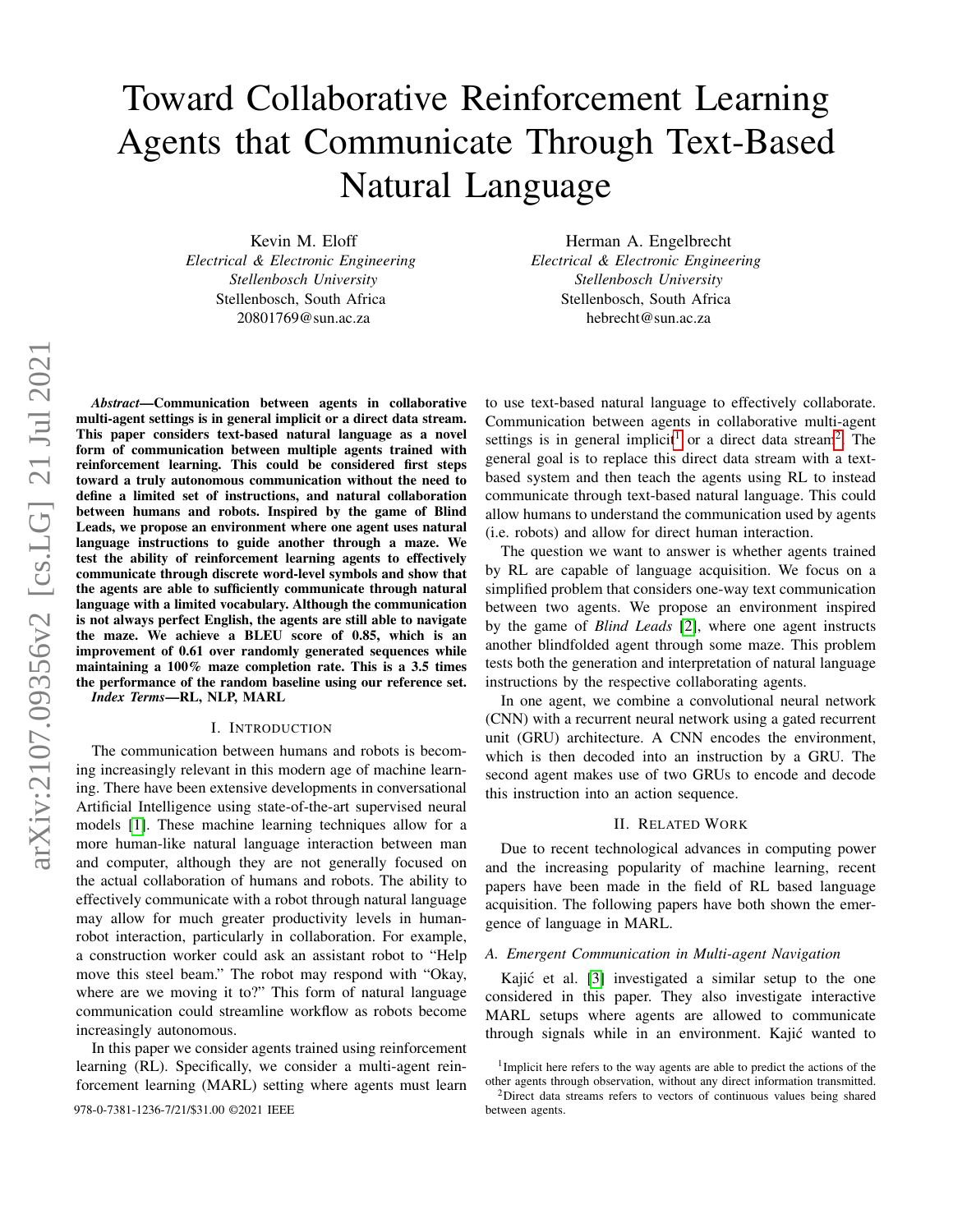investigate the relationship between the environment layout as well as the discrete signals transmitted between agents. They considered emergent communication between RL agents in the context of co-operative games.

Kajić proposed a game in the form of a navigation task. They tasked an agent with navigating to a specific unknown goal in a set environment. This agent relied on signals from a separate observing agent which knows the goal location. The agent is set in a bounded 2-dimensional environment. At each step, the receiver agent is presented with the environment state and an encoded goal signal constructed by the sender agent. The receiver agent then chooses an action, being one of the 4 cardinal directions (North, South, East, or West). The sender agent is given a representation of the environment along with the goal location from which it generates the encoded signal to be interpreted by the receiver.

They demonstrated the capability of agents to effectively communicate and studied the emergent communication protocols generated by these agents. A non-communicating Qlearning agent that may observe the goal was used as a baseline. They found that the communicating agents had comparable performance to that of a single Q-learning agent. Kajic was thus able to prove the capability of RL in the task ´ of language acquisition given a simple communication task.

Although Kajic did show a promising avenue of emergent ´ communication within multi-agent RL, they did not attempt to ground the communication protocol to any specific existing human language (such as English). Rather they let the agents create languages of their own.

## *B. Emergence of Language with Multi-agent Games*

As an alternative to the environment proposed previously, Havrylov and Titov [\[4\]](#page-5-3) propose a different approach with a similar goal. They also recognised the potential of learning to communicate through interaction, rather than learning through supervised methods. Their goal was to assess the emergent communication between agents while constraining communication to have properties similar to that of natural language.

Havrylov and Titov propose a referential game environment where agents are required to communicate through discrete messages in the form of a language. Similar to the setup of Kajić, the environment has both a sender and a receiver agent. The sender agent is presented with an image and tasked with generating a message. This message is then presented to the receiving agent along with three images, one of which is the same as the image presented to the receiver agent. The goal of the agents is for the receiver agent to correctly identify the image presented to the sender agent. The agents are built using CNNs and Long Short-Term Memories (LSTMs).

They compared an RL approach to a differentiable approach using a Gumbel-softmax estimator. They found that both solutions result in effective communication protocols, with the differentiable relaxation being faster to converge. They found the learned communication protocol to have characteristics of natural language. They also investigated methods of grounding

presenting the agents with prior information about a preexisting natural language.

[\[4\]](#page-5-3) is more aligned to our goals than [\[3\]](#page-5-2), as [4] had a greater focus on grounding the emergent communication protocol to a natural language (i.e. English).

# III. PROPOSED SOLUTION

We now describe the proposed environment in which we would like to test the effectiveness of our learned communication protocol, as well as the proposed solutions and baseline. This environment takes the form of a referential game inspired by a classic team-building exercise commonly known as *Blind Leads*. This game generally involves one blindfolded person and one guide, where the goal is for the guide to direct the blindfolded solely via communication in order to navigate some environment or to complete some task. This leads us to our adaptation of the exercise.

# *A. Environment*

The environment will take the form of a 2-dimensional maze, where one agent is placed randomly in the environment. This agent, known as the *receiver*, is analogous to the blindfolded person mentioned previously. The receiver is unable to observe the maze, they are only allowed to execute actions within the environment. The other agent, known as the *sender*, is allowed to observe the maze. The sender agent must communicate with the receiver agent for it to correctly navigate the maze and reach the goal.

Fig. [1](#page-1-0) shows an example interaction between each agent and the environment. The sender agent first observes the environment. This agent notes that for the receiver agent to reach the goal, it needs to move north. The sender agent, therefore, generates the sentence "Move up three blocks". The receiver agent then decodes this sentence and generates an action sequence, moving it north three blocks towards the goal. The cycle is then repeated, where the sender agent observes the resulting state and generates a new instruction.



<span id="page-1-0"></span>Fig. 1. Example interaction between each agent and the environment.

The communication between the agents will consist of a sequence of discrete word-level symbols with maximum length M. Each symbol will link to a word in a vocabulary of size  $V$ . The receiver agent is allowed to execute a maximum of  $N$ actions at each environment step.

## *B. Sender Agent*

The goal of the sender agent is to generate a sequence of discrete symbols, or message, given some observed environment state. This message should contain information instructing the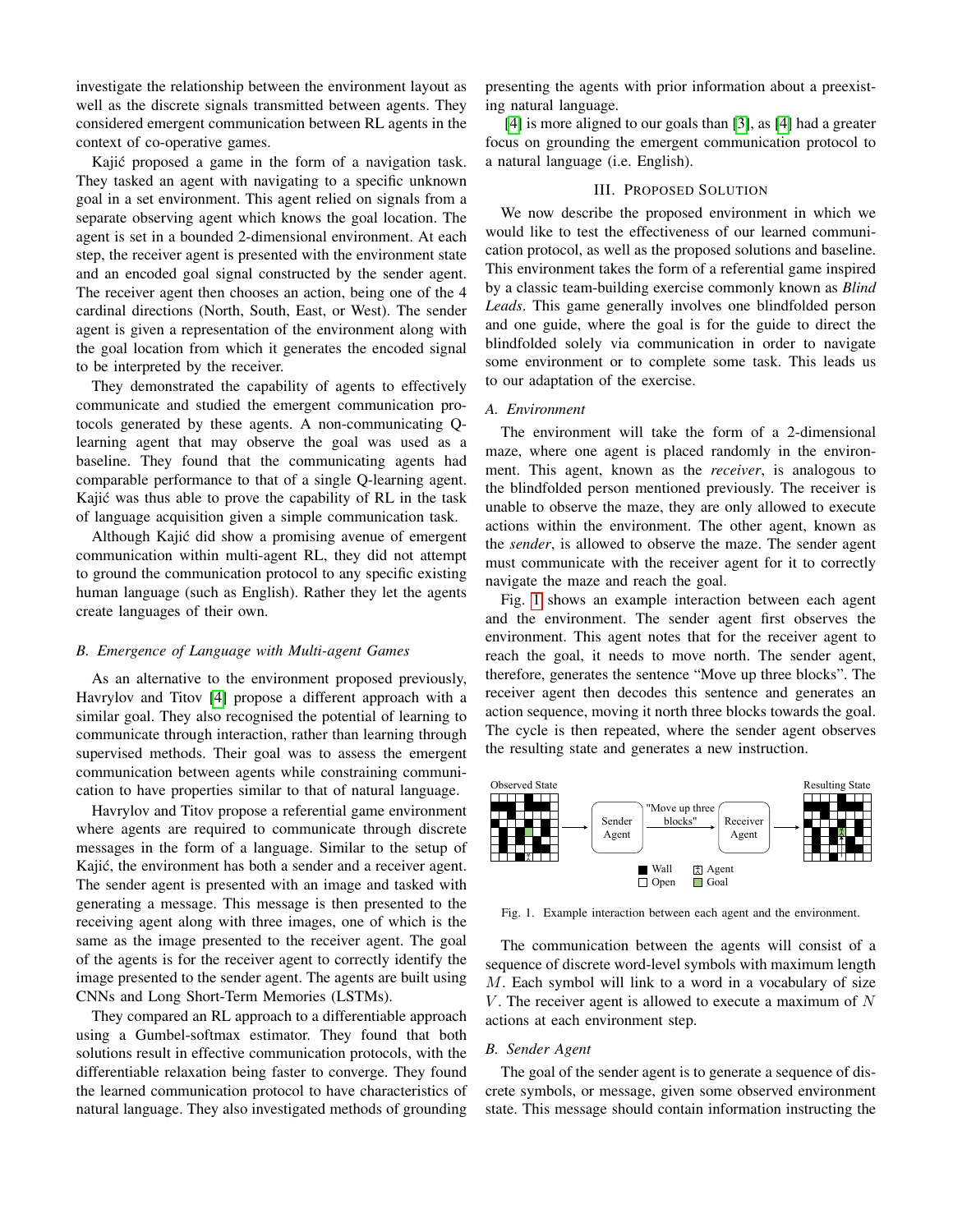receiver agent on how to move to reach the final goal position. We can therefore split this agent up as an *encoder-decoder* [\[5\]](#page-5-4). First, the sender agent encodes the environment, capturing any information regarding what sort of actions the receiver agent would need to take to reach the goal. This encoding is then decoded into a message sequence describing in words what actions the receiver should take.

*1) Environment State Encoder:* To encode the environment state, we make use of two convolutional layers and one dense layer. We also represent the environment state as 3 separate channels. We have a separate channel representing the maze, receiver agent position, and goal position. Each convolutional layer makes use of  $3 \times 3$  filters with a stride of 1. The first and second layer have 32 and 64 filters respectively. The output of the second convolutional layer is flattened into a  $1 \times 1024$ vector which is fed through a single dense layer. The output of this dense layer is the encoded output. Fig. [2](#page-2-0) shows how each layer of the encoding section is connected.



<span id="page-2-0"></span>Fig. 2. State encoding convolutional layers.

*2) Message-Generating Decoder:* From the encoder mentioned previously, we now need to implement the decoder. The decoder should be able to generate an arbitrary-length message sequence given some vocabulary. To do this, we require some sort of recurrent memory and therefore chose to use a GRU. The GRU, first proposed by Cho et al. [\[6\]](#page-5-5), has been proven to have performance equivalent to LSTMs while also being much easier to train [\[7\]](#page-5-6). Both LSTMs and GRUs are capable of retaining long term information unlike standard RNNs, thus making them ideal for use in sequence generation and sequence-to-sequence models.

By using a GRU in our decoder setup, we input the encoding of the previous step directly as the input to each unit as shown in Fig. [3.](#page-2-1) The initial hidden state<sup>[3](#page-2-2)</sup>  $h_0$  is initialised to zeros. We apply a dense layer and soft-max to the output of each unit. The purpose of this layer is to convert each 1024 length GRU output into the final one-hot encodings representing words from our vocabulary. The full sequence of these words forms the message generated by the sender agent.

*3) Connected Encoder-Decoder:* By combining the encoder and decoder, we create a model capable of interpreting some environment state and generating a sequence of symbols. We note that the combination of the two is also end-to-end differentiable, which is required when training. Due to the convolution layers used at the input, the sender agent should be able to better generalise and adapt to changes in the map



<span id="page-2-1"></span>Fig. 3. Sequence generating GRU Decoder.

environment. The GRU at the output also allows for reasonably complex arbitrary length sequences.

## *C. Receiver Agent*

The receiver agent is slightly simpler than the sender agent. The goal of the receiver agent is to generate an action sequence given a sequence of discrete symbols. This sequence of discrete symbols is the message generated by the sender agent. We therefore view this receiver agent as a sequenceto-sequence network. The agent needs to encode a sequence, or message, into an internal state representation capturing any information regarding which actions it should take. This is then decoded into an action sequence or action plan that this agent will execute in the environment.

*1) Message Encoder:* The encoder must transform the message sequence into an internal state representation. We, therefore, make use of a GRU due to its ability to retain information in arbitrary length sequences. Assume the sender agent generated a sequence of symbols defined as the message  $m$  of length  $M$ . This message is interpreted by a GRU as shown in Fig. [4.](#page-2-3) The input size of each unit is equal to the vocabulary size used in the message, as we make use of onehot encoding.



<span id="page-2-3"></span>Fig. 4. GRU message decoder.

We initialise the initial hidden state  $h_0$  as a 1024 length zero vector. The final hidden state of the GRU is used as the internal encoding. The outputs are discarded.

*2) Action Sequence Generating Decoder:* The decoder used in the receiver agent is very similar to that of the sender agent shown in Fig. [3.](#page-2-1) The only difference being the output size, as it now reflects the total number of possible actions. A similar softmax is used to select a one-hot encoding representing the selected action. It is important to note that the GRU used in the decoder is different from the one used here, thus the sender agent consists of two separate GRUs.

<span id="page-2-2"></span> $3$ The hidden states referred to throughout this paper are not shared between each GRU, h refers to each respective GRU separately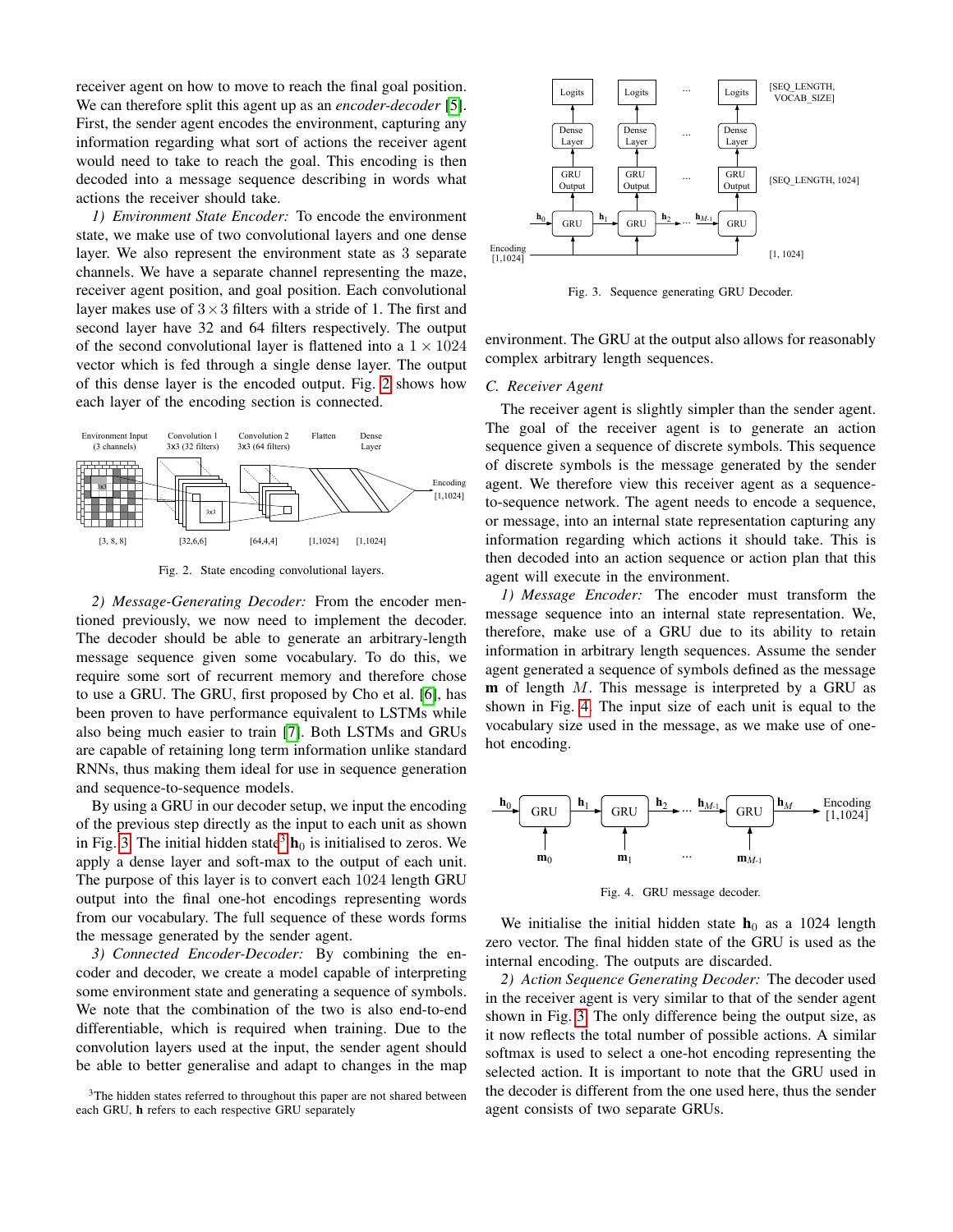Combined, the encoder and decoder form a sequence-tosequence model whereby we can generate an action sequence given a natural language message. We note this combination of the two GRUs is also end-to-end differentiable.

## *D. Baseline*

The baseline aims to provide a separate simpler solution to compared our proposed solutions. Our baseline comes in two forms, the first being a single agent that mimics the behaviour of the combined sender and receiver agents without communication. The second baseline is a tiered algorithm approach that makes use of hard-coded methods to split up the overall problem.

*1) Single Agent:* The single agent is constructed through the combination of the sender and receiver agent and then removing the communication segments. This may also be seen as an encoder-decoder network. The goal of this agent is to encode the environment state and then decode it into an action sequence. We use the environment state encoder of the sender agent and the action sequence generating decoder of the receiver agent. Theoretically, if the communication between the sender and receiver is perfect, the performance of the combination should be equal to that of the single agent.

*2) Tiered Algorithm:* To create the hardcoded solution, we break the problem space up into three segments: (1) state to action sequence, (2) action sequence to discrete message, and (3) discrete message to action sequence. The first two mirror the functionality of the sender agent, and the third mirrors that of the receiver agent.

(1) The state to action sequence algorithm generates an action sequence given the environment state. This translates to a list of actions describing the optimal path towards the goal from the current position. To solve the maze, we convert the output of an A\* algorithm into an action sequence.

(2) The action sequence to discrete message algorithm is relatively simple and generates a text sentence or message given a list of actions. The algorithm makes use of random selection to generate a description of the desired action sequence.

(3) The discrete message to action sequence algorithm interprets a natural language message and generates an action sequence thereof. We make use of Levenshtein Distance to map the message sequence to a set of known messages and their respective actions. From [\[8\]](#page-5-7), [\[9\]](#page-5-8), we define the Levenshtein distance between two strings as the number of editing operations (deletions, insertions, substitutions) required to convert one sentence to another. This allows for slightly more freedom in the message format while still having a reasonably good interpretation.

# IV. EXPERIMENTATION SETUP

To train our agents, we will make use of an adaption of the deep Q-learning algorithm proposed by Mnih et al. [\[10\]](#page-5-9). From Mnih et al. Q-learning is an RL algorithm with the goal of finding the best action given the current state. The agent is able to make an observation  $s_t$  of the environment  $\mathcal E$  state at each time-step  $t$  and selects an action  $a_t$  from a set of legal

environment actions  $A = \{1, ..., K\}$ . The agent executes the action in the environment and is presented with a scalar reward  $r_t$ . The environment  $\mathcal E$  is then updated and the new state is once again observed by the agent. Each cycle is a round and the cycle is repeated a finite amount until an end condition is met. Q-learning seeks to maximise the total reward over all rounds. The reward is generally set to encourage the agent to solve some task or reach some goal within the environment. This translates selecting an action that maximises the actionvalue function  $Q(s, a)$  according to the Bellman equation [\[11\]](#page-5-10).

#### *A. Game Environment Setup*

A discrete set of 6 mazes will be used as the environment. Each maze will be represented using a 2-dimensional  $8 \times 8$ float vector, where 0.0 indicates open space and 1.0 indicates a wall. A visualisation of the set of mazes is shown in Fig. [5.](#page-3-0) Within the maze environment, the agent is allowed to take a standard set of Cartesian co-ordinate actions. We define the set of possible actions A where

 $A = \{NORTH, SOUTH, EAST, WEST, NONE\}.$ 



<span id="page-3-0"></span>Fig. 5. Visualisation of each maze.

The typical game cycle follows that of a standard Q-learning environment, where the agent observes the state  $s_t$  of the environment and generates some action  $a_t$ . In our case, the environment allows the execution of a sequence of actions at each round<sup>[4](#page-3-1)</sup>. This is to encourage more detailed action descriptions.

The communication protocol within the environment is limited to a 4 length sequence of one-hot encodings. These encodings represent items from a limited vocabulary. The vocabulary itself is limited to 31 English words relating to simple commands such as "Move up three blocks".

## *B. Training Algorithm*

In order to solve the environment, we need to estimate the action-value function. We define a neural network action-value

<span id="page-3-1"></span><sup>&</sup>lt;sup>4</sup>In our environment, a round refers to a single observation-action cycle while a step refers to an action movement. Therefore multiple steps may be taken per round. An episode is a set of rounds until the maze is solved, or the maximum steps is reached.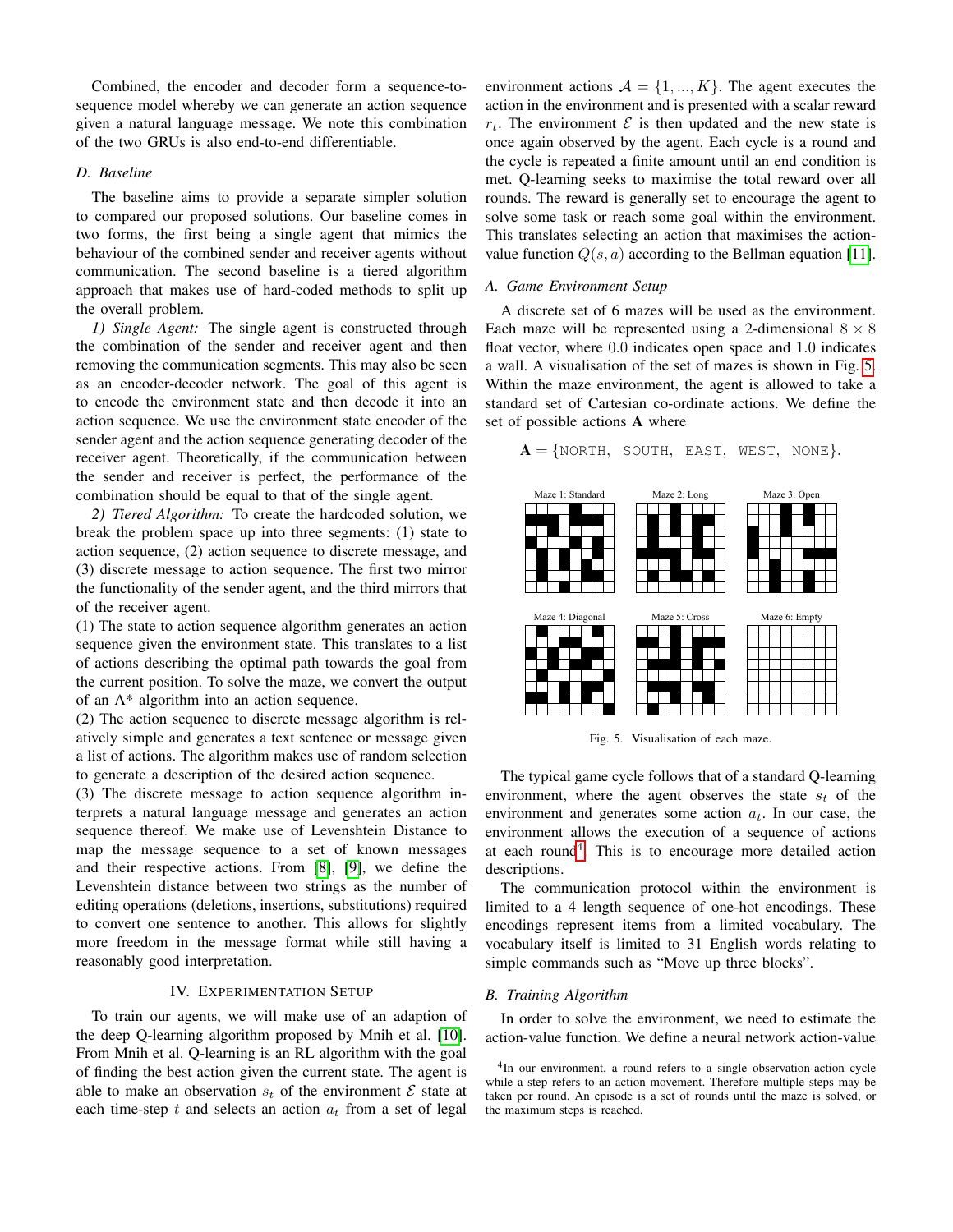approximator with weights  $\theta$  as a Q-network. We may train this Q-network by minimising a set of loss functions  $L_i(\theta_i)$ ,

$$
L_i(\theta_i) = \mathbb{E}_{s,a \sim \rho(\cdot)} \left[ (y_i - Q^*(s, a; \theta_i))^2 \right] \tag{1}
$$

$$
y_i = \mathbb{E}_{s' \sim \mathcal{E}} \left[ r + \gamma \max_{a'} Q^*(s', a'; \theta_{i-1}) \middle| s, a \right]
$$
 (2)

Here,  $y_i$  is target action-value when action  $a$  is taken at state s for iteration i and  $\gamma$  is the discount for future reward.  $\rho(s, a)$ is behavior distribution which gives a probability distribution over actions a and states s. We fix the model parameters  $\theta_{i-1}$ of the previous iteration when optimising the loss function  $L_i(\theta_i)$ . It is interesting to note that the targets  $y_i$  actually depend on the network weights. This is a main difference between deep reinforcement learning and standard supervised learning, where the targets are generally fixed before training. In order to train the network, we first need to differentiate the loss function with respect to the weights to obtain the gradient:

<span id="page-4-0"></span>
$$
\nabla_{\theta_i} L_i(\theta_i) = \mathbb{E}_{s, a \sim \rho(\cdot); s' \sim \mathcal{E}} \left[ \left( r + \gamma Q^*(s', a'; \theta_{i-1}) - Q^*(s, a; \theta_i) \right) \nabla_{\theta_i} Q^*(s, a; \theta_i) \right]
$$
\n
$$
- Q^*(s, a; \theta_i) \nabla_{\theta_i} Q^*(s, a; \theta_i) \tag{3}
$$

We complement the deep Q-learning algorithm through the use of a target network and experience replay from [\[12\]](#page-5-11). The final training algorithm is as follows:

Algorithm 1 Deep Q-learning with Experience Replay and target Q-network

| Initialise replay memory $D$                                                                                                                                                                                                        |  |  |  |  |
|-------------------------------------------------------------------------------------------------------------------------------------------------------------------------------------------------------------------------------------|--|--|--|--|
| Initialise target action-value function $Q_{target}$ with random $\theta$                                                                                                                                                           |  |  |  |  |
| Initialise policy action-value function $Q_{policy}$ with random $\theta$                                                                                                                                                           |  |  |  |  |
| for episode = 1, $N$ do                                                                                                                                                                                                             |  |  |  |  |
| Reset environment $\mathcal E$                                                                                                                                                                                                      |  |  |  |  |
| Update $\epsilon$ as a function of N                                                                                                                                                                                                |  |  |  |  |
| for $t=1$ , T do                                                                                                                                                                                                                    |  |  |  |  |
| With probability $\epsilon$ , select random action sequence $a_t$                                                                                                                                                                   |  |  |  |  |
| otherwise select $\mathbf{a}_t = \max_{\mathbf{a}} Q_{policy}^*(\mathbf{s}_t, \mathbf{a}; \theta)$                                                                                                                                  |  |  |  |  |
| $\mathbf{s}_{t+1}, r_t \leftarrow$ Execute $\mathbf{a}_t$ in environment $\mathcal{E}$ and observe                                                                                                                                  |  |  |  |  |
| Store $(\mathbf{s}_t, \mathbf{a}_t, r_t, \mathbf{s}_{t+1})$ in $\mathcal{D}$                                                                                                                                                        |  |  |  |  |
| Sample random batch of transitions $(\mathbf{s}_j, \mathbf{a}_j, r_j, \mathbf{s}_{j+1})$ from $D$                                                                                                                                   |  |  |  |  |
|                                                                                                                                                                                                                                     |  |  |  |  |
|                                                                                                                                                                                                                                     |  |  |  |  |
| $y_j \leftarrow \begin{cases} r_j & \text{for terminal } s_j \\ r_j + \gamma \max_a Q_{target}(s_j, \mathbf{a}; \theta) & \text{for non-terminal } s_j \end{cases}$<br>Perform a gradient descent step on $Q_{policy}$ according to |  |  |  |  |
|                                                                                                                                                                                                                                     |  |  |  |  |
| equation 3                                                                                                                                                                                                                          |  |  |  |  |
| end for                                                                                                                                                                                                                             |  |  |  |  |
| Periodically update $Q_{target}$ with $Q_{policy}$ every M episodes                                                                                                                                                                 |  |  |  |  |
| end for                                                                                                                                                                                                                             |  |  |  |  |

This algorithm is used to train each agent on the 6 mazes. The agents are initially trained in isolation using the tiered algorithms mentioned previously. For the receiver agent, we use the tiered algorithm to generate action instruction given the environment. This instruction is then processed by the receiver agent to generate an action sequence. To train the sender agent, we task it with generating an instruction message given the environment. This message is then interpreted by our tiered algorithm to generate an action sequence. The baseline agent is tasked with directly generating an action sequence given the environment. The reward function of each agent is the same. The agent is rewarded -0.04 for each step taken, -0.75 for an invalid action, -0.25 for moving to a block previously seen, and +1 for reaching the goal.

# V. RESULTS

We first trained each agent individually on a per-map basis with a set goal position of  $(4, 4)$  on each map until convergence. This was done to speed up training. Although training on all maps with random goal positions is also possible. We made use of the tiered algorithm to assist in training the sender and receiver agents prior to combining them.

Once trained, the solutions were tested on each maze with  $\epsilon$  = 0.01 for 2000 episodes. Each episode is limited to a maximum of 100 steps, where if reached, the episode counts as a loss. Tab. [I](#page-4-1) shows the maze completion rate of each solution. In this table, Random refers to an agent where a random valid action is taken in each round. TR and SA refer to the tiered and single agent baselines respectively. Combo refers to the combination of the pre-trained sender and receiver agent, and T-Combo refers to the same combination although the receiver agent has been trained on the sender agent's output.

TABLE I MAZE COMPLETION RATE OF EACH SOLUTION PER MAP

<span id="page-4-1"></span>

| Maze#          | Random | TR   | SА   | Sender | Receiver | Combo | T-Combo |
|----------------|--------|------|------|--------|----------|-------|---------|
|                | 0.59   | 1.00 | 1.00 | 0.96   | 1.00     | 0.75  | 1.00    |
| $\overline{c}$ | 0.55   | 1.00 | 1.00 | 0.95   | 1.00     | 0.92  | 1.00    |
| 3              | 0.72   | 1.00 | 1.00 | 0.96   | 1.00     | 0.84  | 1.00    |
| 4              | 0.66   | 1.00 | 1.00 | 0.89   | 1.00     | 0.70  | 1.00    |
| 5              | 0.77   | 1.00 | 1.00 | 0.92   | 1.00     | 0.68  | 1.00    |
| 6              | 0.69   | 1.00 | 1.00 | 0.94   | 1.00     | 1.00  | 1.00    |

We note that the sender agent on its own could not reach a 100% win rate, unlike the trained combination. The receiver agent is able correct the flaws in the sender agent's message generation, although this does require further training.

The average number of rounds taken by each solution was also calculated as shown in Tab. [II.](#page-5-12) This indicates how efficiently the agent was able to solve the maze, where lower is better. We note that the trained sender-receiver combination is able to reach similar efficiency to that of the baseline. We also note that although the win-rate of the untrained combination is relatively low, the average rounds taken is still similar to that of the standalone sender agent.

We use the *BLEU* scoring metric [\[13\]](#page-5-13) to measure the quality of the learned communication. The weighting of the BLEU scoring used is 0.75 and 0.25 for unigram and bigram respectively. The reference set of the BLEU metric is generated by recording the unique sentences from 10000 episodes of the tiered algorithm. We score the sentences generated in the previous tests and compare them to those of randomly generated sequences. The results are shown in Tab. [III.](#page-5-14) We observe an average improvement of around 0.61 in the BLEU score of our solution to that of randomly generated sequences.